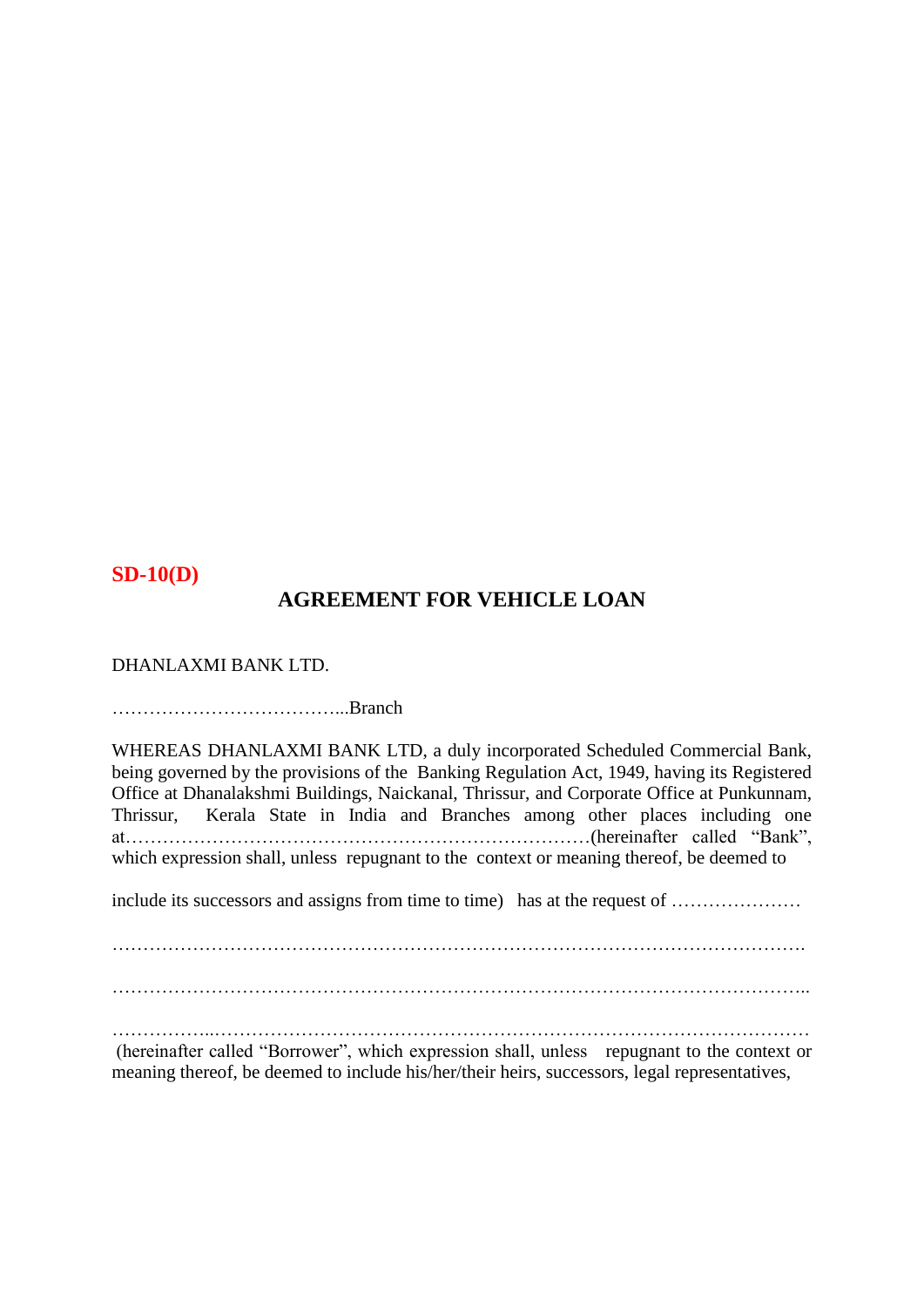executors and assignees from time to time) sanctioned/agreed to sanction the facility by way of term loan on conditions, interalia, that the Borrower shall secure repayment of the sums advanced by the Bank including interest, bank charges, costs, commission, etc. by hypothecation of the Motor Vehicle/s, with all accessories, tools, etc. enter into this Agreement.

#### NOW THESE PRESENTS WITNESSETH AS FOLLOWS:

IN CONSIDERATION OF the Bank having sanctioned/agreed to sanction the said term loan facility to the Borrower, the Borrower hereby hypothecates in favour of the Bank all those Motor Vehicles, tools and accessories already purchased and described in **Schedule A** hereto and also the Motor Vehicles, etc. to be purchased hereafter, particulars whereof will be furnished later by way of an Addendum (hereinafter referred to as "Hypothecated Vehicles")

as security for repayment to the Bank for a sum of Rs ………………………………………/-

(Rupees………………………………………………………………………………………….

….…………………..……………………………………………………………………..only) together with interest, bank charges, cost of recovery, commission, etc. as herein stipulated. The Borrower hereby covenants with the Bank as follows:-

1. The Borrower shall duly and punctually repay the amount advanced by the Bank on the due dates indicated in Schedule 'B' hereunder including interest default/overdue rate of interest wherever applicable, Bank charges, commission, etc. and which is hereby secured, as and when the same falls due for payment and in the event of the Bank calling up the advance and demanding payment of the entire amounts due to it forthwith, he shall duly comply with such demand.

2.1 (**For loan linked to fixed rate of interest** ) The Borrower/s shall pay interest at the rate of …………% per annum with monthly rests and compounded, rising and falling therewith calculated respectively on the daily balance of the amount due subject to revision by the Bank from time to time. The Borrower agrees to repay the loan amount together with interest in……………... months, along with additional interest, charges, and other expenses, if any, commencing from the date of disbursal of the loan or any part thereof in monthly installments of Rs………………………………………..… /- each (out of which Rs………………………/- towards principal and Rs………………………………./- towards interest) or such other amount that the Bank may fix from time to time. The first of such installment shall be paid to the Bank on ………... day of .……….……20…. and the remaining installments shall be payable to the Bank on or before the same day of succeeding months more fully described in **Schedule B** of this Agreement.

1

<sup>1</sup> Strike out if not applicable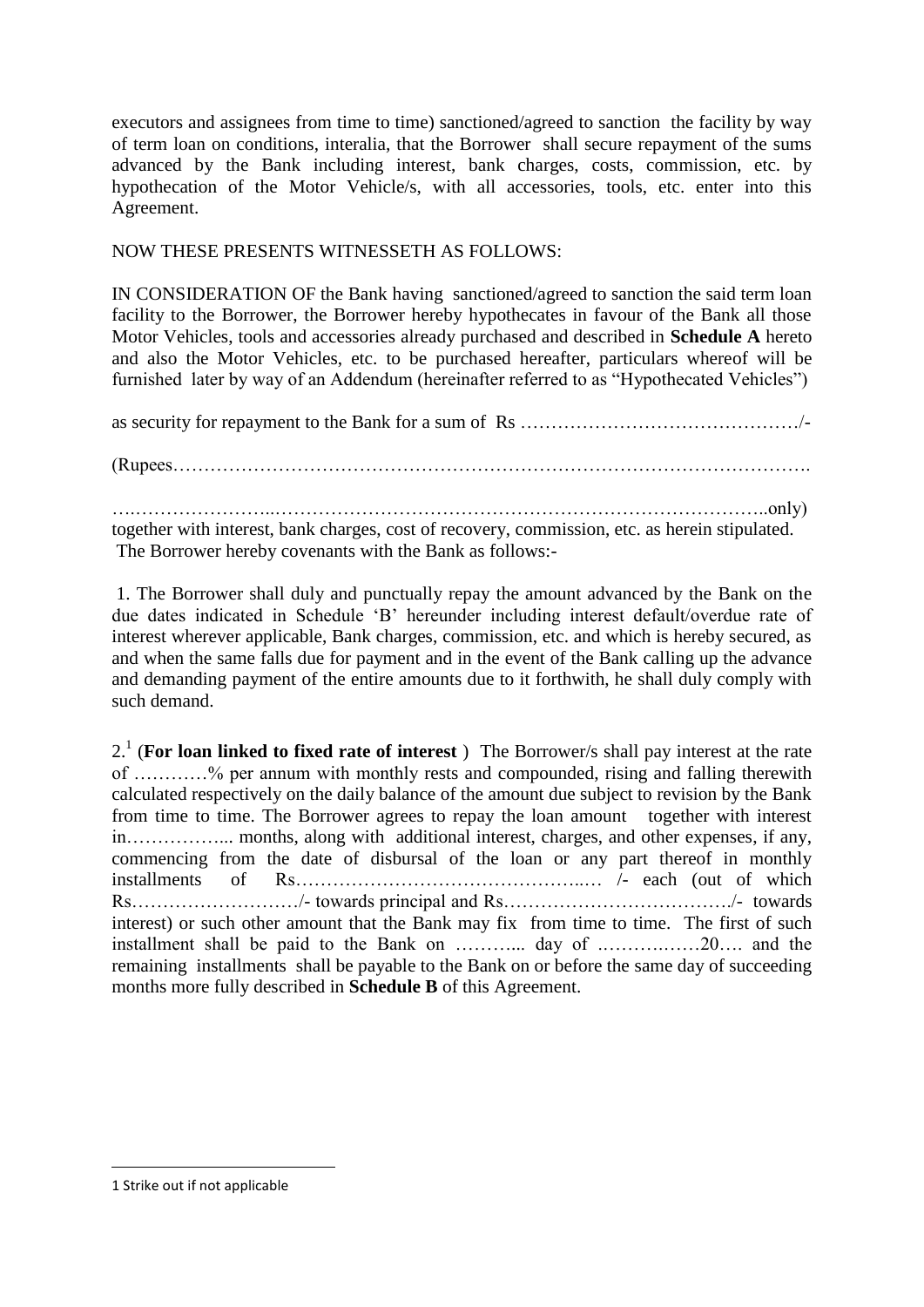<sup>2</sup>(For loan linked to MCLR) The Borrower shall repay to the Bank the loan together with interest at the rate of……………….% at/above the Marginal Cost of Funds based Lending Rate (hereinafter referred to as MCLR), as fixed by the Bank from time to time,<sup>3</sup>subject to a minimum of ………………………... % with monthly rests and compounded, rising and falling therewith calculated respectively on the daily balance of the amount due or at such other rates that the Bank may from time to time stipulate. The present MCLR of the Bank is …………………….. % and accordingly the current rate of interest payable by the Borrower shall be . .... .. . % per annum with………………………. rests. The borrower agrees to repay the loan amount together with interest as aforesaid in ……………………………… months, along with additional interest, charges and other expenses, if any, commencing from the date of disbursal of the loan or any part thereof in monthly installments of Rs……………………………………….………../- each (out of which Rs……………………………….…/- towards principal and Rs……………………………………. /- towards interest) or such other amount that the Bank may fix from time to time. The first such installment shall be paid to the Bank on …………….day of ………………………..20….. and the remaining installments shall be payable to the Bank on or before the same day of succeeding months more fully described in **Schedule B** of this Agreement.

<sup>4</sup>(For loan linked to Repo Rate) The Borrower agrees to repay the loan amount together with interest at the rate of . . . . . . . . .percent at/above the Repo Rate of RBI. The present RBI's Repo Rate is …………………………% and accordingly I/we shall pay interest at the rate of......................%, 5 subject to a minimum interest rate of …………………….. %, per annum with ………………rests and compounded, rising and falling therewith calculated respectively on the daily balance of the amount due subject to revision by the Bank from time to time. The Borrower agrees to repay the loan amount together with interest as aforesaid in ………….. months, along with additional interest, charges and other expenses, if any, commencing from the date of disbursal of the loan or any part thereof in monthly installments of Rs…………………………………………..../- each (out of which Rs…………………………………………………/- towards principal and Rs……………………………………. /- towards interest) or such other amount that the Bank may fix from time to time. The first such installment shall be paid to the Bank on …………….day of …………………....20….. and the remaining installments shall be payable to the Bank on or before the same day of succeeding months more fully described in **Schedule B** of this Agreement.

Besides the repayment of the loan amounts as mentioned in Schedule B of this Agreement, the borrower shall pay the costs, expenses, any charges including legal charges, valuation charges, fees and any other expenses arising out of the loan amount so disbursed, until the entire dues are fully adjusted/liquidated. It is agreed that notwithstanding the amount of each

<u>.</u>

<sup>2</sup> Strike out if not applicable

<sup>3</sup> Strike out if minimum rate of interest is not applicable

<sup>4</sup> Strike out if not applicable

<sup>5</sup> Strike out if minimum rate of interest is not applicable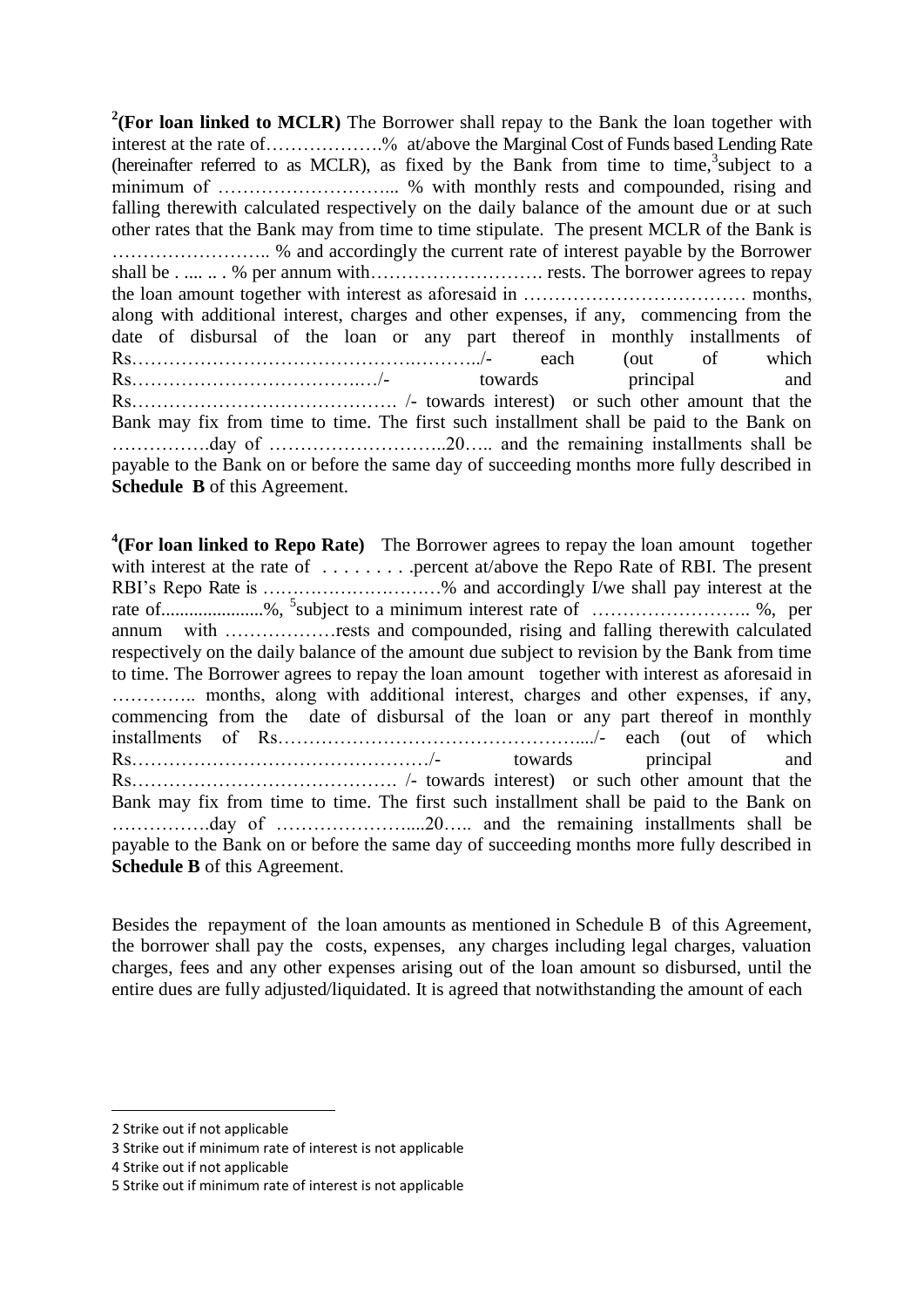installment fixed as above, the Bank may at its discretion without being required to give any reasons to the Borrower alter or amend the amount of installment or number of installments as also the date of repayment and if the Borrower repays the installments without adhering to the revised schedule which culminates in outstanding dues after the due date of final payment, the Borrower agrees to repay the balance amount together with interest at applicable rates in a lump sum.

3. The Borrower hereby waives the requirement of notice on the revision of interest and a notice in the bank's notice board or website of the Bank or a report in the newspaper on change of interest rate shall be deemed to be sufficient notice to the Borrower and such interest shall be payable whether debited to the loan account or not, and until so paid shall form part of the facilities covered by these presents.

4. The Borrower agrees that if default shall be made in payment of any installment on due dates or in observing any of the terms and conditions of the advance granted or fails to submit prescribed return, the Borrower shall pay penal interest in addition to the normal rate of interest at such rate as stipulated by the Bank from time to time.

5. The borrower understands that if the principal or interest payment or any other amount wholly or partly became overdue, the account shall be classified as special mention account (SMA) and thereafter as non-performing asset (NPA) in tune with the guidelines of the Reserve Bank of India from time to time. For example: If due date of a loan account is March 31, 2021, and full dues are not received on or before the said due date, the date of overdue shall be March 31, 2021. If it continues to remain overdue, then this account shall get tagged as SMA-1 on April 30, 2021 i.e. upon completion of 30 days of being continuously overdue. Similarly, if the account continues to remain overdue, it shall get tagged as SMA2 on May 30, 2021 and if continues to remain overdue further, it shall get classified as NPA upon on June 29, 2021.

6. The Borrower agrees that the Borrower shall pay fee and other charges for processing the loan application, mortgage expenses/charges, inspection and valuation charges, legal charges, upfront fee and other fee and charges stipulated by the bank from time to time at the rate published in the notice board or website of the Bank from time to time.

7. The Borrower further agrees that the Bank shall have an unqualified right to recover all the expenses incurred by the Bank of whatever nature in connection with the recovery actions including but not limited to the fees and expenses towards its Advocates and solicitors with regard to obtention of opinions, litigations, both Civil and criminal, initiated either by the bank or against the Bank with respect to the subject loan account and the Borrower hereby irrevocably and unconditionally authorizes and empowers the Bank to debit and recover the same from the loan account, I/we also agree that the Bank shall have an unfettered right of set off or lien towards any dues in this regard.

8. The Hypothecated Vehicles shall be a continuing security for repayment of the ultimate balance due to the Bank (including interest, bank charges, etc.) even though the amount actually advanced by the Bank may have exceeded the sanctioned limit or the account may at some point of time be at credit by reason of the sums deposited by the Borrower or otherwise.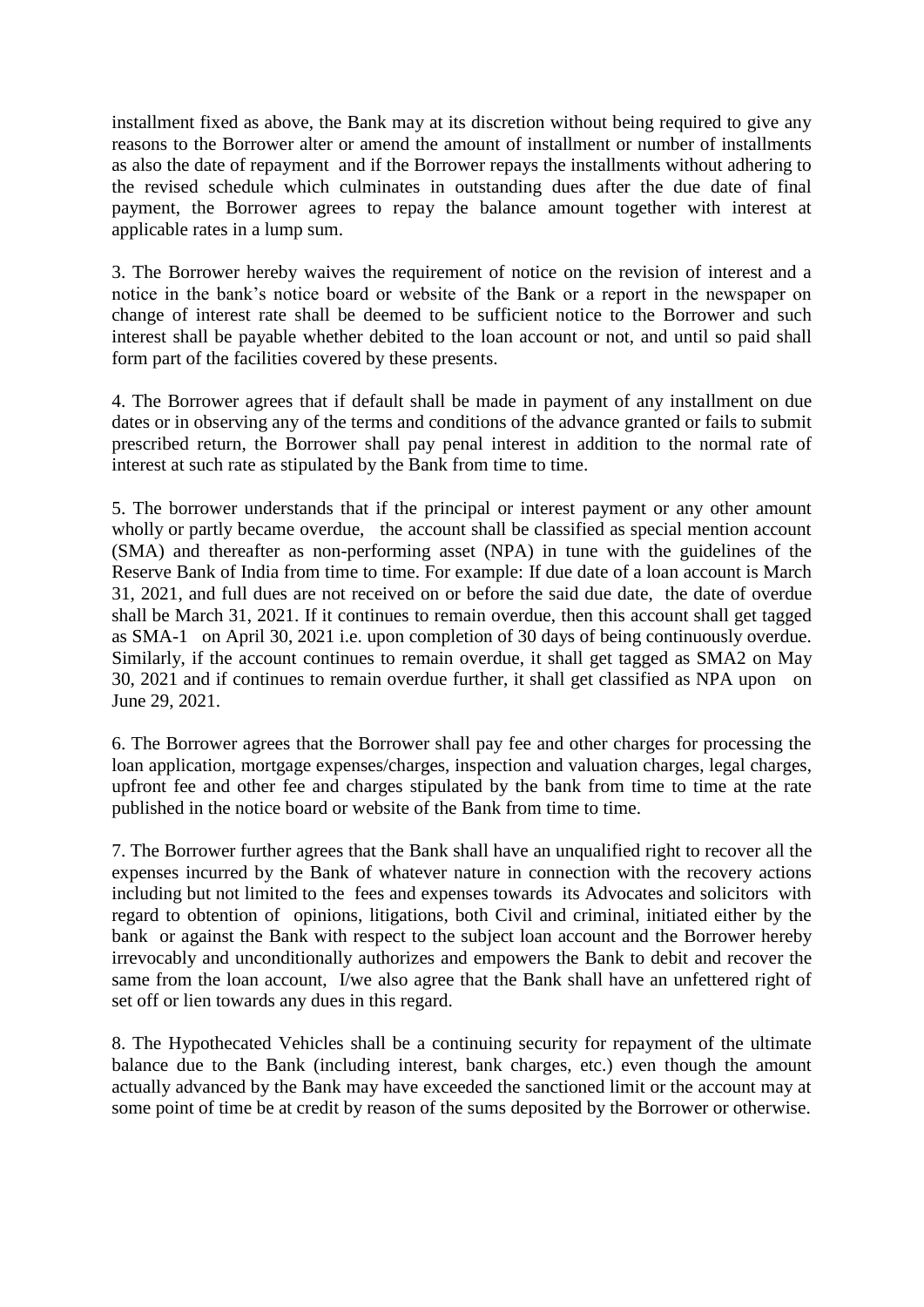9. The hypothecated vehicles shall also be the security to the Bank for monies due to it in any other account as if this hypothecation is created for repayment of those other monies also.

10. The Borrower shall utilise the money advanced by the bank under this agreement exclusively for the purpose of purchasing/acquiring the vehicle(s) as described in the Annexure hereunder, the entire description of the same will be furnished to the Bank later and the said details may be incorporated by the officials of the Bank.

11. The title to the hypothecated vehicles vests in the Borrower absolutely and that the same is good, marketable and free of any encumbrance and the Borrower shall also do all such acts deeds and things necessary for more perfectly assuring his/her/their title to the hypothecated vehicles and/or effectively implementing the terms of this agreement.

12. That the Borrower will maintain at his/her/their cost the hypothecated vehicles in good order and conditions and serviced timely, replacing worn out parts. The Borrower will hold the same in trust for the Bank and be answerable to the Bank accordingly.

13. That in the course of plying the vehicles either for his own use or hire or otherwise, the Borrower will not do any act or omit to do anything whereby the value of the hypothecated vehicles shall suffer or depreciate beyond the normal extent of wear and tear. The Borrower shall also take out and keep in force all permits and licenses required to be obtained in law from time to time for plying the hypothecated vehicles.

14. The Borrower shall adequately insure the hypothecated vehicles for the full market value, incorporating bank's name as charge holder on the insured vehicle, against risk of fire, wear, riots, strike civil commotion, accident risk, theft, comprehensive risks and also for such other purposes as may be prescribed by any law for the time being in force and keep the policy always current by duly and punctually paying the premium from time to time and as may be required by the Bank and to assign the benefits of insurance policy thereof to the Bank. The Bank shall be entitled to all the benefits under all such policies. The Borrower hereby agrees and undertakes to do everything necessary to transfer and effectively vest in the Bank the benefits under all such policies.

15.The Borrower further agrees to indemnify the Bank against loss by reason of damages to or destruction or loss of the hypothecated vehicles from any cause whatsoever by reason of claim by third party in respect of the same. The Bank is at liberty (but not bound) to effect such insurance at the risk, responsibility and expenses of the Borrower with any Insurance Company only to the extent of the value of security as estimated by the Bank and that in the event of insuring the security, the Bank shall not be considered or deemed to be responsible or liable for non-submission or rejection of the claim wholly or in part whether the claim is made by the Bank or by the Borrower.

16. It is expressly undertaken by the Borrower that he/she/they shall himself/herself/themselves of his/her/their own accord take all steps like initiation of filing claims/furnishing necessary information to the Bank/Insurance Company without being informed of details of loss/damage for any reason whatsoever. In the event of rejection of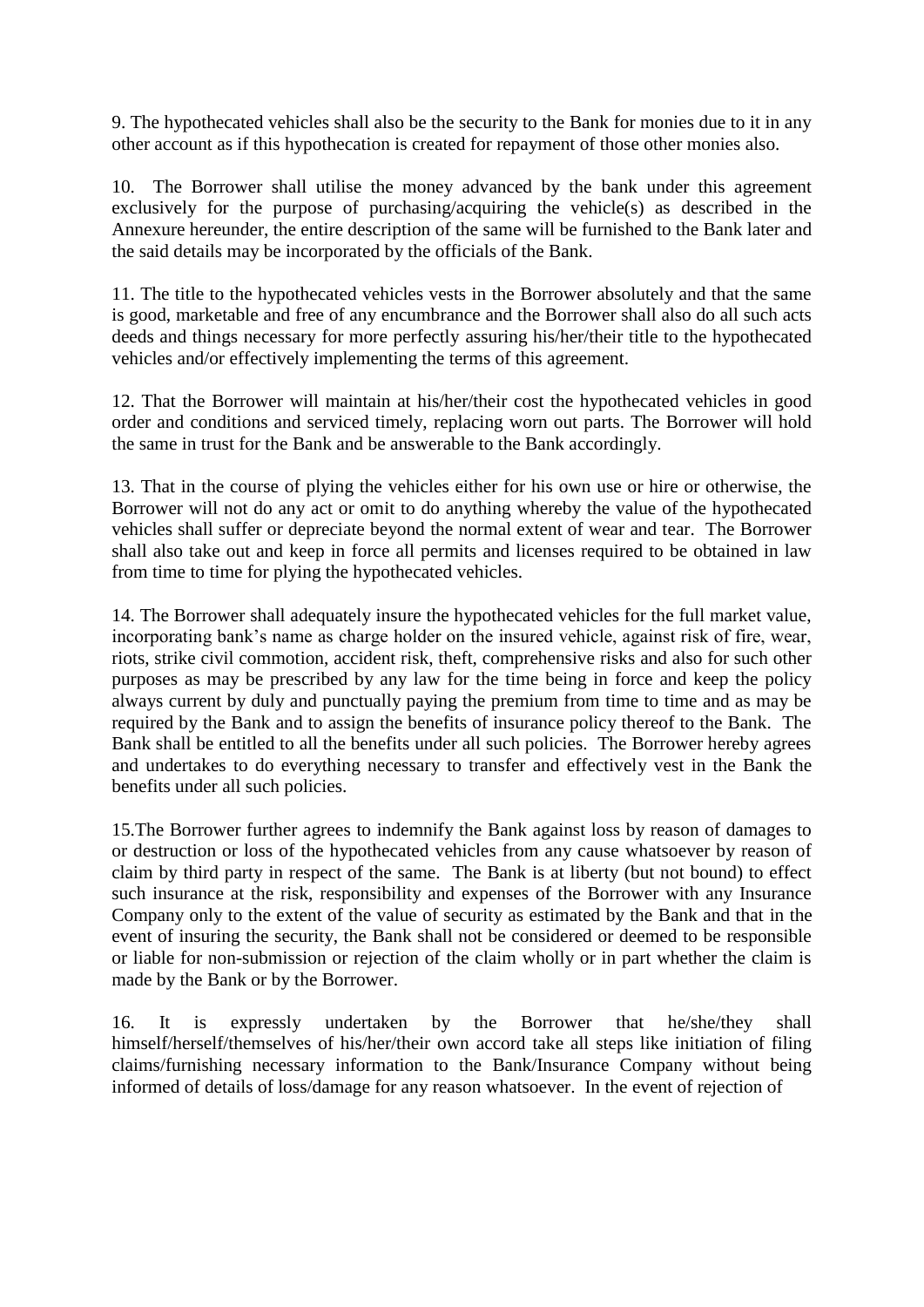claim either wholly or in part on account of loss/damage to the security, the Borrower shall be liable to repay to the Bank the entire outstanding liability without requiring the Bank to proceed in the first instance against Insurance Company. In the event of non-settlement of claim, the Bank may at its absolute discretion take legal action against Insurance Company without being under any obligation to do so or require the Borrower himself to take action in which case the Borrower shall not be entitled to question the decision of the Bank. If the Bank does not lodge any claim under the policy within the time limit prescribed under such policy, the Bank shall not be liable to the Borrower for not filing any claim or suit for recovery of the insured amount against the Insurance Company or any other person.

17. The Borrower undertakes to notify the RTO about the Hypothecation in the Bank's favour and to make necessary entries in the Registration Certificate issued in respect of the hypothecated vehicles to contain requisite entry regarding hypothecation in favour of the Bank.

18. The Borrower will not alienate or encumber or otherwise part with possession of the hypothecated vehicles as also the route permit/s without the previous written consent of the Bank.

19. The Borrower shall duly and punctually pay all rents, rates and taxes and not lay the hypothecated vehicles open to any attachments, distress by Court, Tax or other public authority and see that all these claims are duly satisfied and attachment/distress averted.

20. The Borrower shall permit the Bank, its Officers, agents and nominees to inspect the Books of accounts, Hypothecated Vehicles and its condition to satisfy themselves that the security is not impaired or diminished in any manner.

21. The Borrower shall in the event of the Bank exercising its right of seizure and sale of the Hypothecated Vehicles under these presents, deliver the Hypothecated Vehicles to the Bank and co-operate with the Bank in the matter of such seizure, removal of the Hypothecated Vehicles elsewhere and sale thereof.

22. The Borrower shall furnish to the Bank periodically or as and when required by it, true statements of account showing the business, assets and liabilities as also particulars of the vehicles and satisfy the Bank as to the correctness thereof.

23. Further the matter of making payment towards this debt or acknowledging this debt or any part thereof as and when called upon by the Bank to do so for the specific purpose of saving limitation, the Borrower authorises any one or more of them for the purpose of making payment to the loan account and giving acknowledgement of debt from time to time. Accordingly, the Borrower declares that the payment or acknowledgement made or given by any one or more of them shall be binding on all of them jointly and/or severally and that any payment and/or acknowledgement so made or given by one or more of them shall save limitation against all of them jointly and /or severally for the purpose of law of limitation.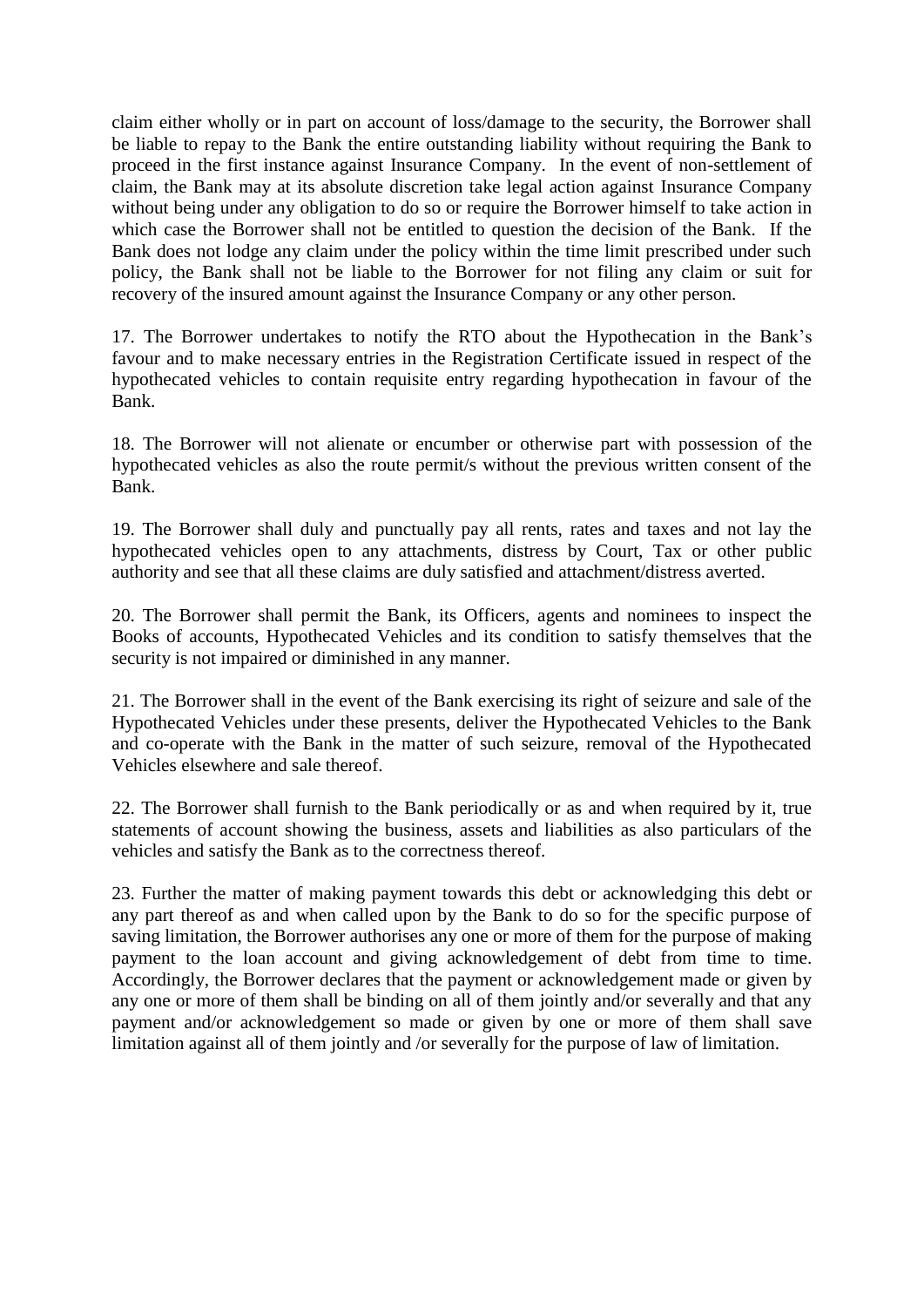24. The Borrower agrees that the Bank shall be at liberty to assign /transfer the debt and the benefit of these presents and the securities for the advance and security documents to any Refinance Institution as security for any refinance obtained by the Bank from the said institution in respect of the loans, advances granted/agreed to be granted by the Bank to the Borrower and the Borrower shall if and whenever required by the Bank, do so, at the Borrower's own expenses, execute and join the doing and executing of all such acts , things , deeds, documents or assurance as the financing institutions may require for perfecting such assignments. The Bank shall be at liberty to furnish to such institution any information and /or report whether received by the Bank from the Borrower or otherwise in the Bank's possession.

25. The Borrower also agrees that the Bank may assign/transfer the credit facilities to any other bank/Financial Institution/Securitisation Company/Asset Reconstruction Company or any such organization or their agents without reference to me/us for the purpose of securitisation /asset reconstruction or outright sale and in such sale the terms and conditions of the credit sanction agreed by Borrower with the Bank shall continue to govern and in case of default in repayment by the Borrower the buying bank/Financial Institution/Securitisation Company/Asset Reconstruction Company or any such organization or their agents shall have recourse to the Borrower and the terms and conditions of sale shall be governed by the agreement entered by the Bank with the buyer bank/Financial institution/Securitisation Company/ Asset Reconstruction Company or any such organization or their agents.

26. So long as the account remains live, the Bank shall have the right to demand at its discretion that this Agreement shall be renewed for a like amount or for such other amount as the Bank may deem fit. The execution of any document/s in this connection shall not be deemed to create a new or distinct debt but the account shall be deemed to be the same and continuous one until it is declared closed by the Bank and shall carry with it the benefit of the security created by this agreement as well as every other security appurtenant thereto or available therefor.

27. In case the Borrower is a partnership, the Borrower hereby makes it clear that though the Hypothecated Vehicle is registered in the name of one of its Partners. Shri……………….…………………………………….…………..…with the Regional Transport Authority, the said Vehicle is the property of the Firm and that it has authority to create this hypothecation.

28. The Bank shall be entitled -

a) To demand repayment of the amounts advanced by it and hereby secured punctually on the due dates of payment or on demand, as the case may be.

b) To demand, at its option, repayment of the entire loan amount in a lump sum and forthwith in the event of the Borrower committing default to pay any one installment of principal or interest on the due dates or committing any act or suffering any omission by which the security is impaired or likely to be impaired or in the event of the Borrower committing breach of any of the terms, conditions, covenants hereof or for any other reason considered by the Bank to be sufficient to call up the entire advances and the Borrower shall comply with such demand.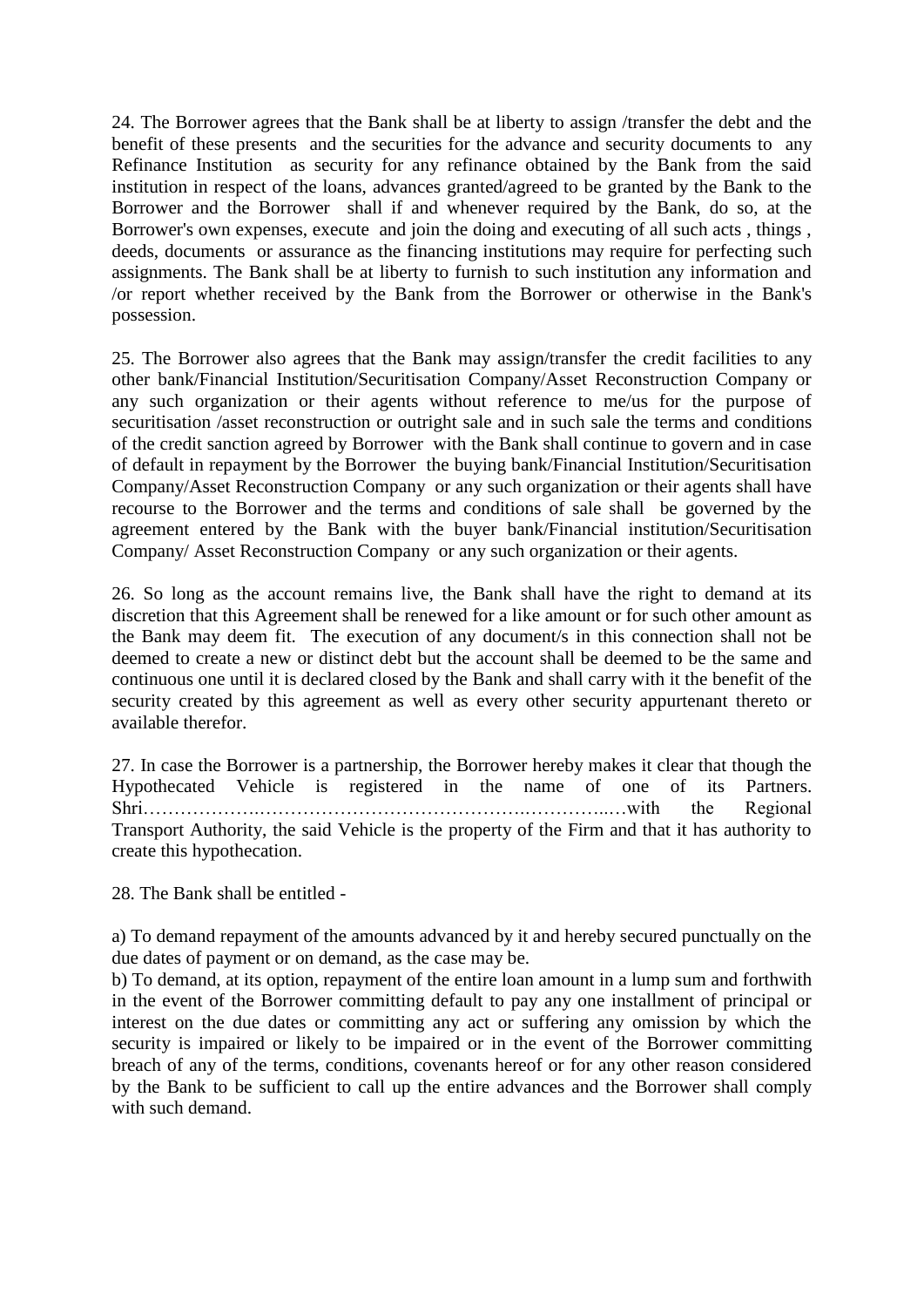c) The Borrower hereby undertakes that he shall use the amount only for the purpose for which it is sanctioned and shall not use the amount or any part thereof for any purpose other than that for which it is sanctioned. Further, the Borrower agrees that if the Bank suspects or has reason to believe that the Borrower has violated or is violating this undertaking, the Bank may recall the loan amount or any part thereof at once notwithstanding anything to the contrary contained in this agreement or any other agreement.

d) In the event of the Borrower failing or neglecting to comply with the demand to pay the amounts due to the Bank as aforesaid, the Bank is entitled to enter upon the premises in which the Hypothecated Vehicle is kept or believed to be kept, seize and take possession thereof or otherwise cause it to be sold in public auction or by private treaty for recovery of the amount due to it. The net sale proceeds of the Hypothecated Vehicles after defraying the expenses of seizure, storage, sale, etc. shall be appropriated by the Bank towards protanto satisfaction of the debt due to it as per these presents and any other debt owing by the Borrower to the Bank. The balance, if any, will be kept at the credit of the Borrower with the Bank and he shall be at liberty to draw the same. The statement of account rendered by the Bank of the costs and expenses of seizure and sale shall be binding and conclusive upon the Borrower.

e) To recover the amounts due from the Borrower personally or from any other security furnished by him or from his surety without having to take recourse against the Hypothecated Vehicles. In case the Bank proceeds against the Hypothecated Vehicle and the sale proceeds thereof are insufficient to satisfy the whole of the amounts due to the Bank, the Bank shall be entitled to recover such balance from the Borrower personally.

f) The Borrower further agrees that in case of such default, the Bank shall have the undisputed right to publish the photograph/s of the Borrower as a defaulter to the Bank in daily newspapers or other media as decided by the Bank, at the risk and costs of the borrower and the Borrower hereby conveys his/her/their express consent for such acts of the Bank without any further intimation to the Borrower.

29. The Borrower agrees that the sanction letter allowing the facility shall be read in conjunction with the provisions of this agreement and in the event of any inconsistency in this agreement with the aforesaid sanction letter, the terms and conditions mentioned in the sanction letter shall prevail for all intents and purposes.

30. It is expressly agreed and declared by the Borrower that in the event of the Borrower making a request to transfer the limits/outstanding liabilities to any other branch of the Bank for being availed of and operated on the ground of convenience or for any other reason acceptable to the Bank and the Bank agrees to transfer the limits and/or grants further limits as per records and documents separately to be obtained for such further limits by the concerned branch/es the security created and to be created by way of hypothecation, pledge and equitable mortgage etc as the case may be in favour of the branch in which the account/s is/are maintained shall be available to the branch/es of the Bank to which such limits stand transferred for the repayment of the amounts then due and that may be due thereafter by the Borrower or by the Borrower(s) jointly with others in any other accounts and the document/records already created shall continue to be enforceable against the Borrower in all respects and for all purposes and intents the said documents/records shall be taken as if they are executed by the Borrower in favour of the branch/es to which such limit stand transferred.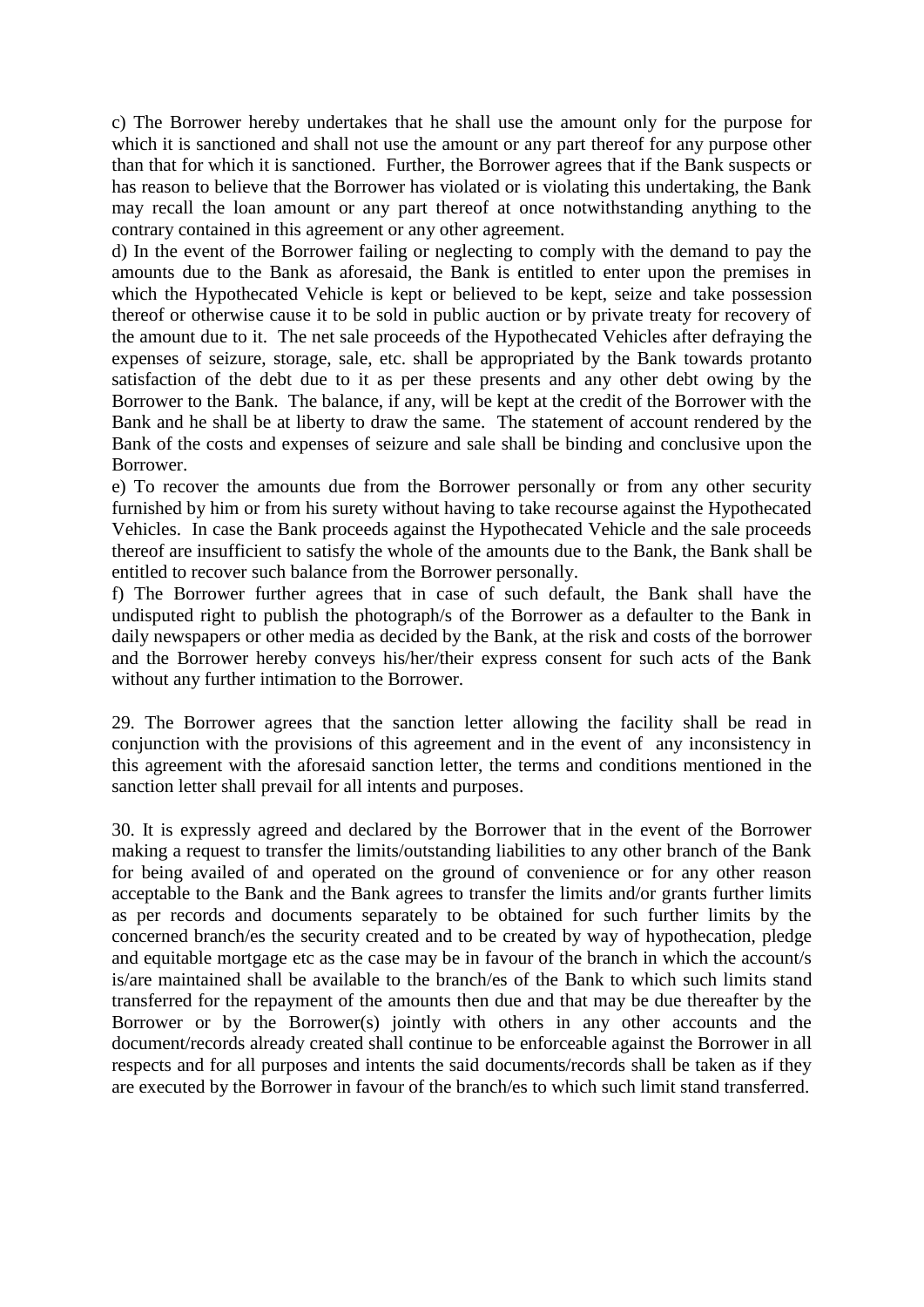31. The Borrower agrees to accept as conclusive proof of the correctness of any sum claimed to be due from the Bank under this agreement a statement of account made out from the books of the Bank and signed by the duly authorized officer of the Bank or data/print out of the data in respect of the account stored in a floppy, disc, tape or any other form of electromagnetic storage device or computer system generated printout without production of any voucher, document or paper.

32. The Borrower declares that the information and data furnished by the Borrower to the Bank are true and correct and specifically agree that as a pre-condition for granting loans/advances/other non-fund based credit facilities, the Bank shall have an unqualified right to disclose the information or data relating to the Borrower, the information or data relating to any credit facility availed of/to be availed by the Borrower, default if any committed by the Borrower in discharge of the obligations or any other information as the bank may deem appropriate and necessary to the Credit Information Companies or any other agency authorized by the Reserve Bank of India and such agencies may process the information and furnish the processed information for consideration to any Banks/Financial Institutions or other credit grantors or registered users as may be specified by the Reserve Bank of India.

33. The Borrower also agrees that the bank shall have the absolute discretion to disclose the information/data relating to the Borrower or information in respect of the account with the Bank to any recovery agent/s or agency/ies as the Bank may think fit and such recovery agent/s or agency/ies shall take appropriate steps against the Borrower or against the securities offered to the Bank.

34. Any delay in exercising or omission to exercise any right, power or remedy exercisable by the Bank under these presents shall not impair any such right, power or remedy or be construed to be an acquiescence in any default, nor shall the action of the Bank in respect of such default or any acquiescence affect or impair any right, power or remedy of the Bank in respect of any other or subsequent default.

35. If the Borrower is a company, the Borrower agrees that they shall not induct on its Board a person whose name appears in the list of Wilful Defaulters published by the Reserve Bank of India and/or any other Credit Information Companies and that in case, such a person is found to be on its Board, the Borrower would take expeditious and effective steps for removal of that person/s from their Board. If the Borrower fails to comply with the said requirement, the Bank shall be entitled to initiate all proceedings as envisaged by law against the Borrower including criminal action, foreclosure and change of ownership.

36. The Borrower agrees that in case of restructuring of loans and if the Borrower is unable to come out of stress due to operational /managerial inefficiencies or for any other reasons and fails to achieve the viability milestones and/or adhere to the 'critical conditions', the Borrower hereby agree that the Bank shall have the right at its discretion to initiate change of ownership of the Borrower Company by converting the loan dues to equity shares.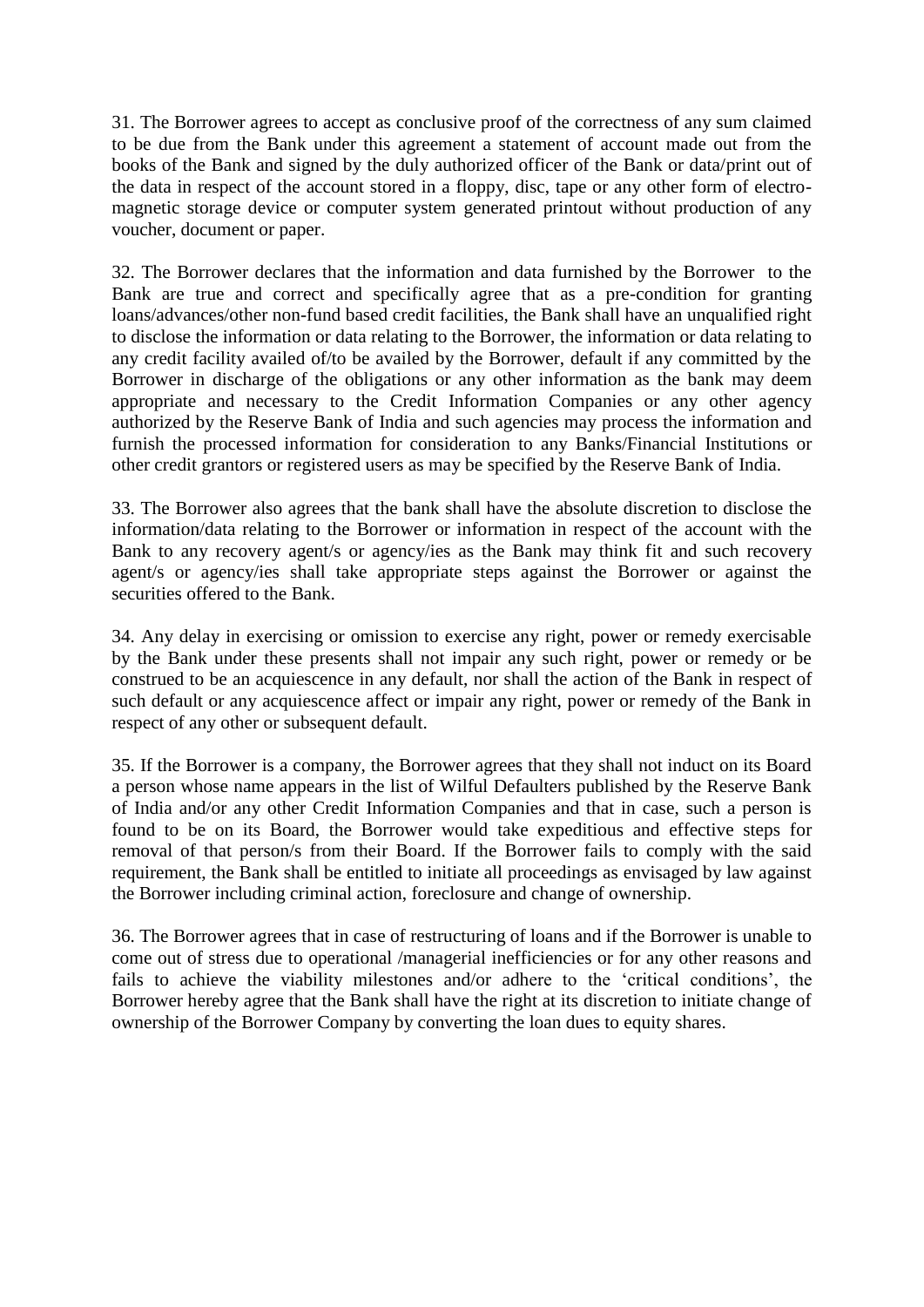37. The Borrower agrees that the Borrower shall submit necessary approvals/authorizations (including special resolution by the shareholders), as required under extant laws/regulations, to enable the Bank to exercise the above right effectively and the Borrower shall also cooperate with the Bank for its effective execution

38. Should the Borrower be more than one individual, all shall be bound jointly and severally and if a firm, such firm and all members of the firm from time to time thereof shall be bound hereby jointly and severally notwithstanding any change whatsoever in the constitution or style thereof and whether such firm consist of or be reduced to one individual at any time and also such individual members and their respective heirs, executors and administrators and that should the borrower be a Limited company, a Corporate or unincorporated body, Committee, Firm, Partnership, Trustee or debtors on a joint account, the provision contained herein shall be construed and take effect wherever necessary as if the words importing the singular number also includes the plural number and lastly that if the Borrower be more than one individual at any time any notice served on any one of such individuals shall be deemed to be service of such notice on all such individuals.

39. That the Borrower hereby expressly authorize the Bank to approach Income Tax Department and/or any other Government Department/Authority/Agency to access the information (including without limitation, Balance Sheet, Profit & Loss Account, Income Statement and Returns) about the Borrower and their business or activity submitted by the Borrower to such authority or entity, for the purpose of verification of the same with the information submitted by the Borrower to the Bank in relation to the loan/credit facility/ies applied for / availed of from the Bank. This authorization shall continue to be valid and be in force until all amounts due to the Bank under the said loan/credit facility (ies) granted/to be granted by the Bank to the Borrower are fully repaid and received by the Bank.

40. The Borrower agrees that any notice by way of request, demand or otherwise required to be served hereunder shall be sufficiently served if addressed and transmitted at their address registered in the Bank or in the event of there being no such address registered to their last known place of residence or business and left at such address or place or forwarded to them by post or by courier or by any other means of transmission of documents like fax message or electronic mail service to the address or place aforesaid and if sent by post it shall be deemed to have been given at the time when it would be delivered in due course of post and it shall be sufficient to prove that the envelope containing the notice was addressed and posted and if sent by courier or fax or electronic mail then delivery confirmation slip, fax /electronic mail confirmation message, as the case may be, shall be sufficient proof of service.

**IN WITNESS WHEREOF** the Borrower has executed these presents at…………….…… on this the ……….day of …………………………………20…………

SIGNATURE OF BORROWER/S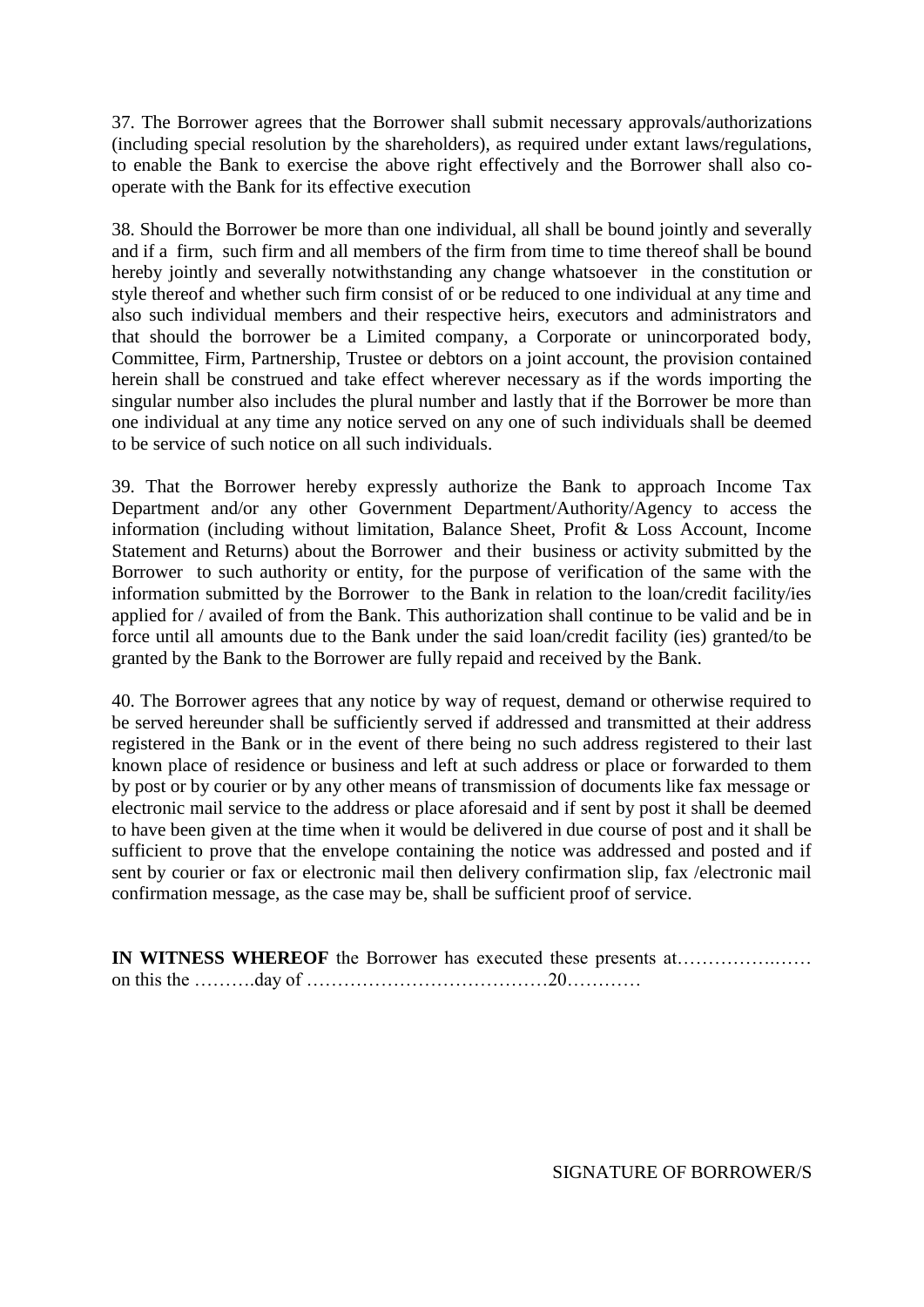#### **SCHEDULE - A**

| S1       | Make | Engine No | Chasis No | Registration No |
|----------|------|-----------|-----------|-----------------|
| $\rm No$ |      |           |           |                 |
|          |      |           |           |                 |
|          |      |           |           |                 |
|          |      |           |           |                 |
|          |      |           |           |                 |
|          |      |           |           |                 |
|          |      |           |           |                 |
|          |      |           |           |                 |
|          |      |           |           |                 |
|          |      |           |           |                 |
|          |      |           |           |                 |
|          |      |           |           |                 |
|          |      |           |           |                 |
|          |      |           |           |                 |
|          |      |           |           |                 |
|          |      |           |           |                 |
|          |      |           |           |                 |

## **DESCRIPTION OF THE HYPOTHECATED VEHICLE**

## **SCHEDULE - B RE-PAYMENT SCHEDULE**

| Date | Amount | Date | Amount | Date | Amount | Date | Amount |
|------|--------|------|--------|------|--------|------|--------|
|      |        |      |        |      |        |      |        |
|      |        |      |        |      |        |      |        |
|      |        |      |        |      |        |      |        |
|      |        |      |        |      |        |      |        |
|      |        |      |        |      |        |      |        |
|      |        |      |        |      |        |      |        |
|      |        |      |        |      |        |      |        |
|      |        |      |        |      |        |      |        |
|      |        |      |        |      |        |      |        |
|      |        |      |        |      |        |      |        |
|      |        |      |        |      |        |      |        |
|      |        |      |        |      |        |      |        |

SIGNATURE OF BORROWER/S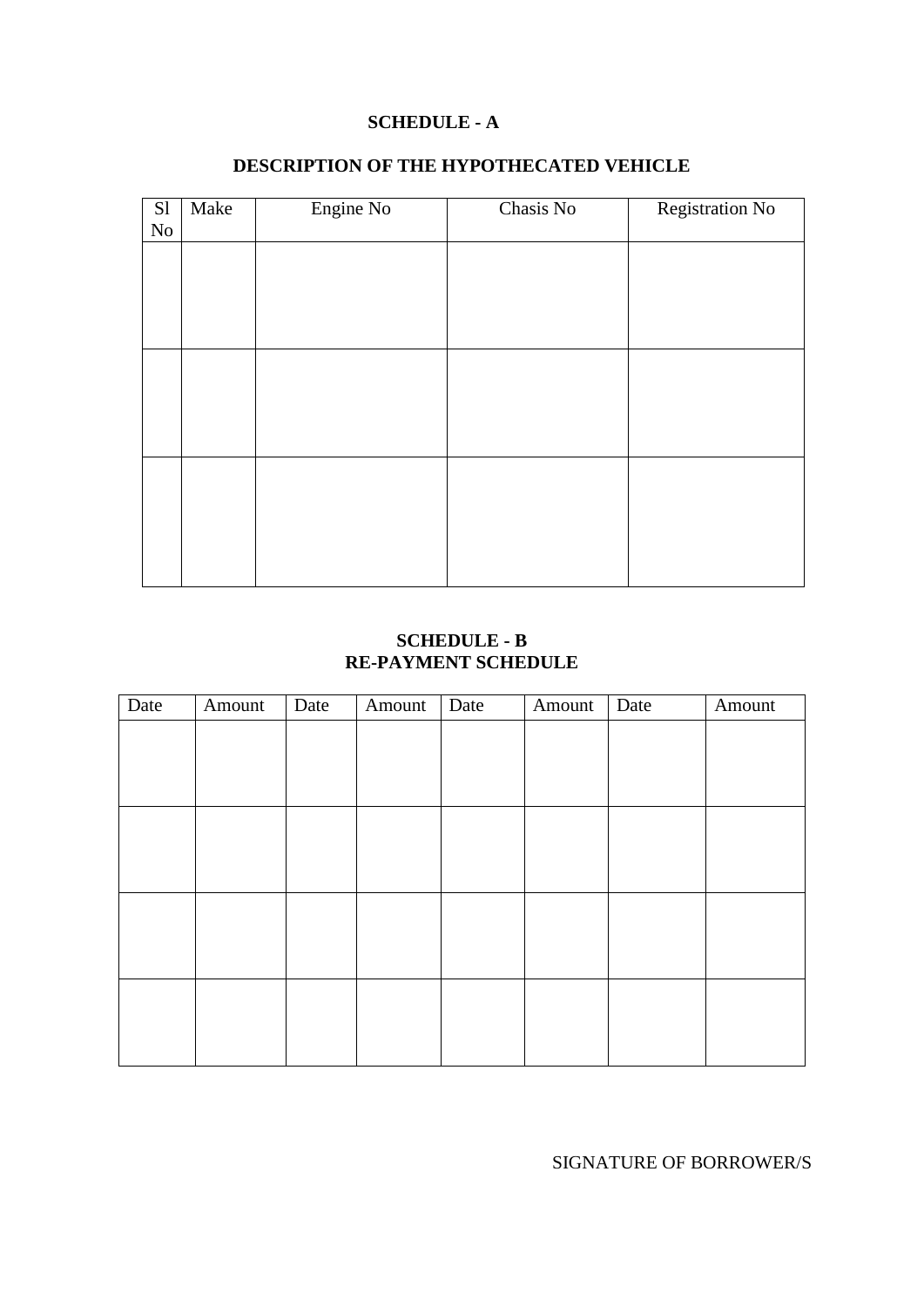## **ADDENDUM TO HYPOTHECATION AGREEMENT DATED……………………. DESCRIPTION OF HYPOTHECATED VEHICLE/S**

| Model                          |  |
|--------------------------------|--|
|                                |  |
| Manufacturing date             |  |
|                                |  |
| Make                           |  |
|                                |  |
| Engine No.                     |  |
|                                |  |
| Chassis No.                    |  |
|                                |  |
| Manufacturer                   |  |
|                                |  |
| Supplier/Agency                |  |
|                                |  |
| <b>Insured Amount</b>          |  |
|                                |  |
| <b>Insurance Company</b>       |  |
|                                |  |
| Registration No.               |  |
|                                |  |
| Name of Registering Authority. |  |
|                                |  |

SIGNATURE OF BORROWER/S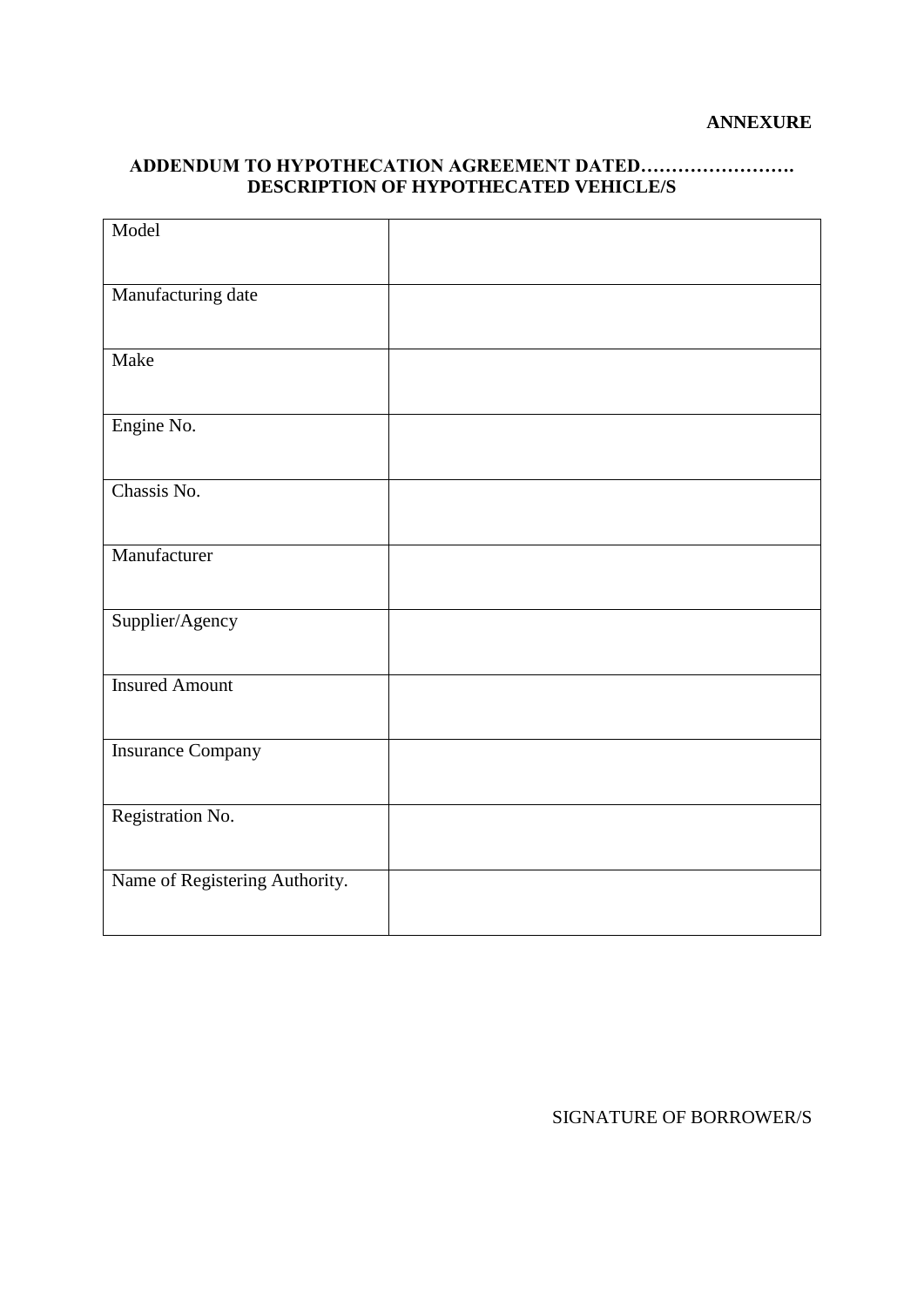# **Key Fact Statement**

# **LOAN………………………….(NAME OF THE SPECIFIC LOAN PRODUCT)**

| $\mathbf{1}$   | Loan amount                                                              |                               |
|----------------|--------------------------------------------------------------------------|-------------------------------|
| $\overline{2}$ | Loan term                                                                |                               |
| $\mathfrak{S}$ | Interest type (fixed or floating)                                        |                               |
| $\overline{4}$ | (a) Interest chargeable (In case of<br><b>Floating Rate Loans)</b>       | (a) % (MCLR +/ Repo<br>Rate+) |
|                | (b) Interest chargeable (In case of<br><b>Fixed Rate Loans)</b>          | $(b)$ %                       |
| 5              | Date of reset of interest                                                |                               |
| 6              | Mode of communication of changes in<br>interest rates                    |                               |
| $\overline{7}$ | Fee payable                                                              |                               |
| a              | On application<br>(PI individually specify all type of fee)              |                               |
| b              | During the term of the loan<br>(PI individually specify all type of fee) |                               |
| $\mathbf C$    | On foreclosure<br>(PI individually specify all type of fee)              |                               |